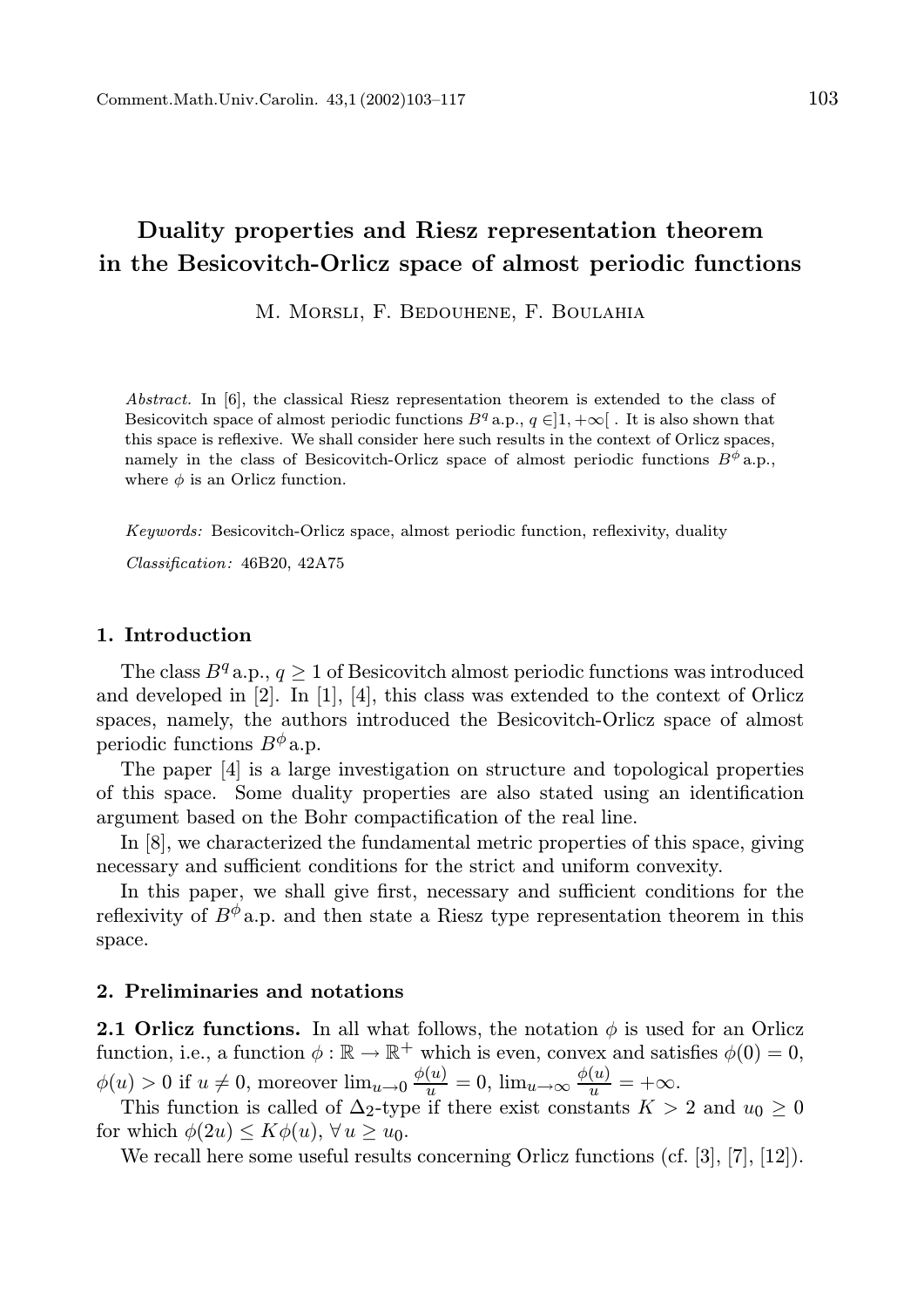An Orlicz function admits a derivative  $\phi'$  unless on a denumerable set of points. It satisfies  $\phi'(0) = 0$ ,  $\phi'(u) > 0$  if  $u \neq 0$ , and  $\lim_{|u| \to \infty} \phi'(u|) = +\infty$  so that it is strictly increasing to infinity.

The derivative satisfies the inequality:

$$
(2.1) \t u\phi'(u) \le \phi(2u) \le 2u\phi'(2u), \ \forall u \ge 0.
$$

From [3], we know that if  $\phi$  is an Orlicz function then, for every  $\varepsilon > 0$  there exists an Orlicz function  $\phi_{\varepsilon}$  with continuous derivative and satisfying

$$
\phi_{\varepsilon}(x) \le \phi(x) \le (1+\varepsilon)\phi_{\varepsilon}(x), \qquad \forall x \in \mathbb{R}.
$$

In view of this, we may assume in the following  $\phi'$  to be continuous.

The function  $\psi(y) = \sup\{x|y| - \phi(x), x \ge 0\}$  is called conjugate to  $\phi$ . It is an Orlicz function when  $\phi$  is. The pair  $(\phi, \psi)$  satisfies the Young's inequality:

$$
xy \le \phi(x) + \psi(y), \ x \in \mathbb{R}, \ y \in \mathbb{R}.
$$

Let us note that equality holds in the Young's inequality iff  $x = \psi'(y)$  or  $y = \phi'(x)$ .

With each pair  $(\phi, \psi)$  of conjugate Orlicz functions, we may associate an equivalent normalized pair  $(\tilde{\phi}, \tilde{\psi})$ , i.e. such that  $\phi$  is equivalent to  $\tilde{\phi}$  (respectively  $\psi$  is equivalent to  $\tilde{\psi}$ ) and  $\tilde{\phi}(1) + \tilde{\psi}(1) = 1$ . The functions  $\phi$  and  $\tilde{\phi}$  (respectively  $\psi$  and  $\widetilde{\psi}$ ) define the same Orlicz space and the corresponding norms are equivalent (cf.  $[12]$ ).

With all these considerations, we may use in the following, without any restriction, normalized pairs of conjugate functions.

2.2 The Besicovitch-Orlicz space of almost periodic functions. Let  $M(\mathbb{R})$ be the set of all real Lebesgue measurable functions. The functional

$$
\rho_{\phi}: M(\mathbb{R}) \to [0, +\infty], \rho_{\phi}(f) = \overline{\lim}_{T \to +\infty} \frac{1}{2T} \int_{-T}^{+T} \phi(|f(t)|) dt
$$

is a pseudomodular (cf. [4], [8]).

The associated modular space,

$$
B^{\phi}(\mathbb{R}) = \left\{ f \in M(\mathbb{R}), \lim_{\alpha \to 0} \rho_{\phi}(\alpha f) = 0 \right\}
$$

$$
= \left\{ f \in M(\mathbb{R}), \rho_{\phi}(\lambda f) < +\infty, \text{ for some } \lambda > 0 \right\}
$$

is called the Besicovitch-Orlicz space.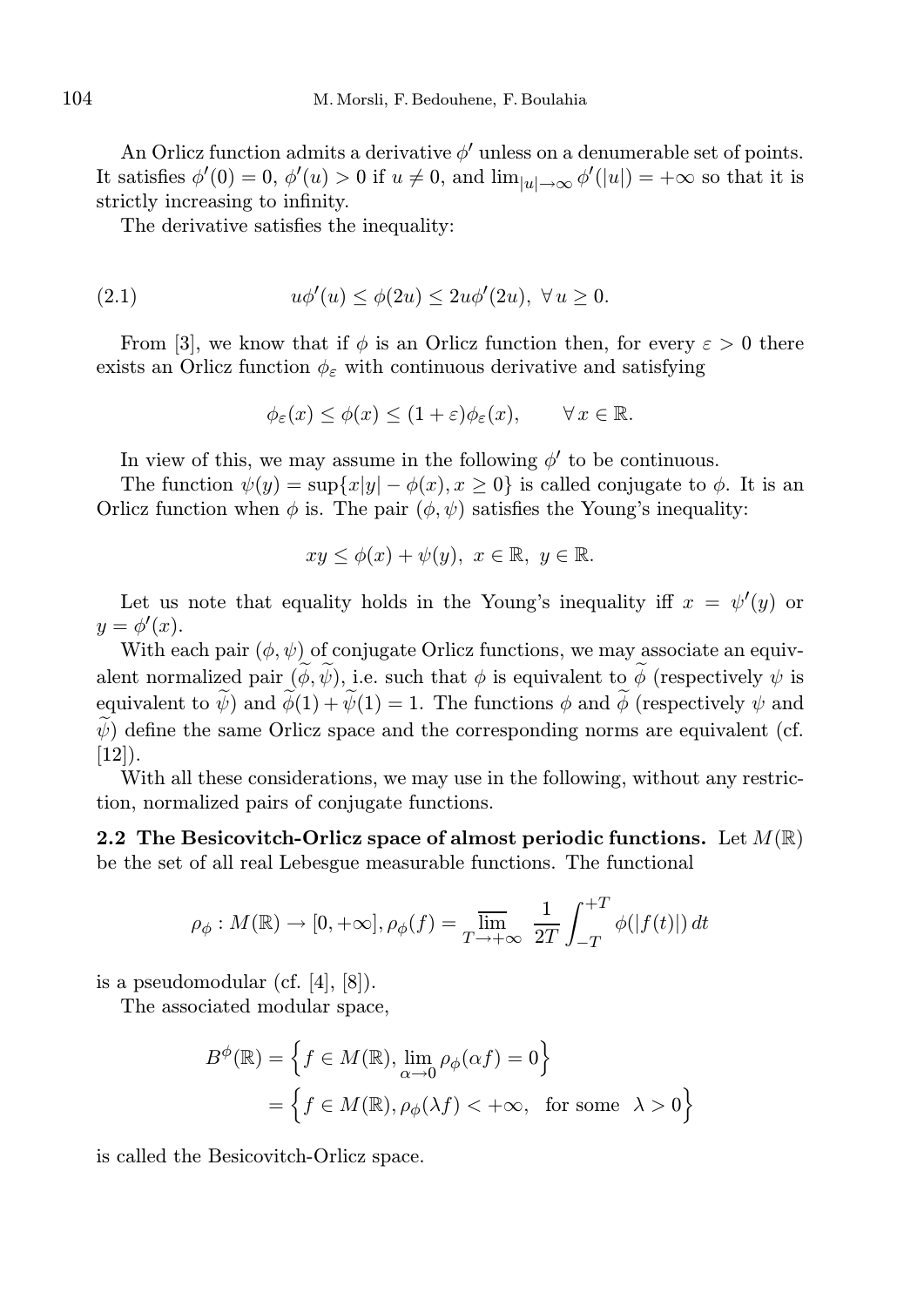This space is endowed with the Luxemburg pseudonorm (cf. [4], [8]),

$$
||f||_{\phi} = \inf \left\{ k > 0, \rho_{\phi}\left(\frac{f}{k}\right) \leq \phi(1) \right\}.
$$

Let  $P$  be the set of all generalized trigonometric polynomials, i.e.;

$$
\mathcal{P} = \bigg\{ P(t) = \sum_{j=1}^{n} \alpha_j \exp(i\lambda_j t), \ \lambda_j \in \mathbb{R}, \ \alpha_j \in \mathbb{C}, \ j \in \mathbb{N}, \ n \in \mathbb{N} \bigg\}.
$$

The Besicovitch-Orlicz space of almost periodic functions denoted by  $B^{\phi}$  a.p. (respectively  $\widetilde{B}^{\phi}$  a.p.) is the closure of the linear set P in  $B^{\phi}(\mathbb{R})$ , with respect to the pseudonorm  $\|\cdot\|_{\phi}$  (respectively to the modular convergence), more exactly:

$$
B^{\phi} \mathbf{a}.\mathbf{p} = \left\{ f \in B^{\phi}(\mathbb{R}), \exists p_n \in \mathcal{P}, n = 1, 2, \dots; \text{s.t. } \lim_{n \to \infty} ||f - p_n||_{\phi} = 0 \right\}
$$
  
= 
$$
\left\{ f \in B^{\phi}(\mathbb{R}), \exists p_n \in \mathcal{P}, n = 1, 2, \dots; \text{s.t. } \forall k > 0, \lim_{n \to \infty} \rho_{\phi}(k(f - p_n)) = 0 \right\},\
$$
  

$$
\widetilde{B}^{\phi} \mathbf{a}.\mathbf{p} = \left\{ f \in B^{\phi}(\mathbb{R}), \exists p_n \in \mathcal{P}, n = 1, 2, \dots; \text{s.t. } \exists k > 0, \lim_{n \to \infty} \rho_{\phi}(k(f - p_n)) = 0 \right\},\
$$

clearly  $B^{\phi}$  a.p.  $\subset \widetilde{B}^{\phi}$  a.p. and the equality holds when  $\phi \in \Delta_2$ . Some structural and topological properties of this spaces are considered in [1], [4].

From [4], [8], we know that  $\phi(|f|) \in B^1$  a.p. if  $f \in B^{\phi}$  a.p. and then (cf. [2]) the limit exists in the expression of  $\rho_{\phi}(f)$ , i.e.:

$$
\rho_{\phi}(f) = \lim_{T \to +\infty} \frac{1}{2T} \int_{-T}^{+T} \phi(|f(t)|) dt, \ f \in B^{\phi} \text{a.p.}
$$

This fact will be very useful in our computations.

Let us denote by  ${u.a.p.}$  the classical algebra of Bohr's almost periodic functions, or what is the same, the uniform closure of the linear set  $P$ . It is known that if  $f \in \{u.a.p.\}$  then

(2.2) 
$$
\phi(|f|) \in \{\text{u.a.p.}\}, \text{ (cf. [2]).}
$$

In [2], the following property is stated:

(2.3) if 
$$
f \in \{u.a.p.\}, f \neq 0
$$
, then  $M(|f|) > 0$ ,

where  $M(f) = \lim_{T \to +\infty} \frac{1}{2T} \int_{-T}^{+T} f(t) dt$ .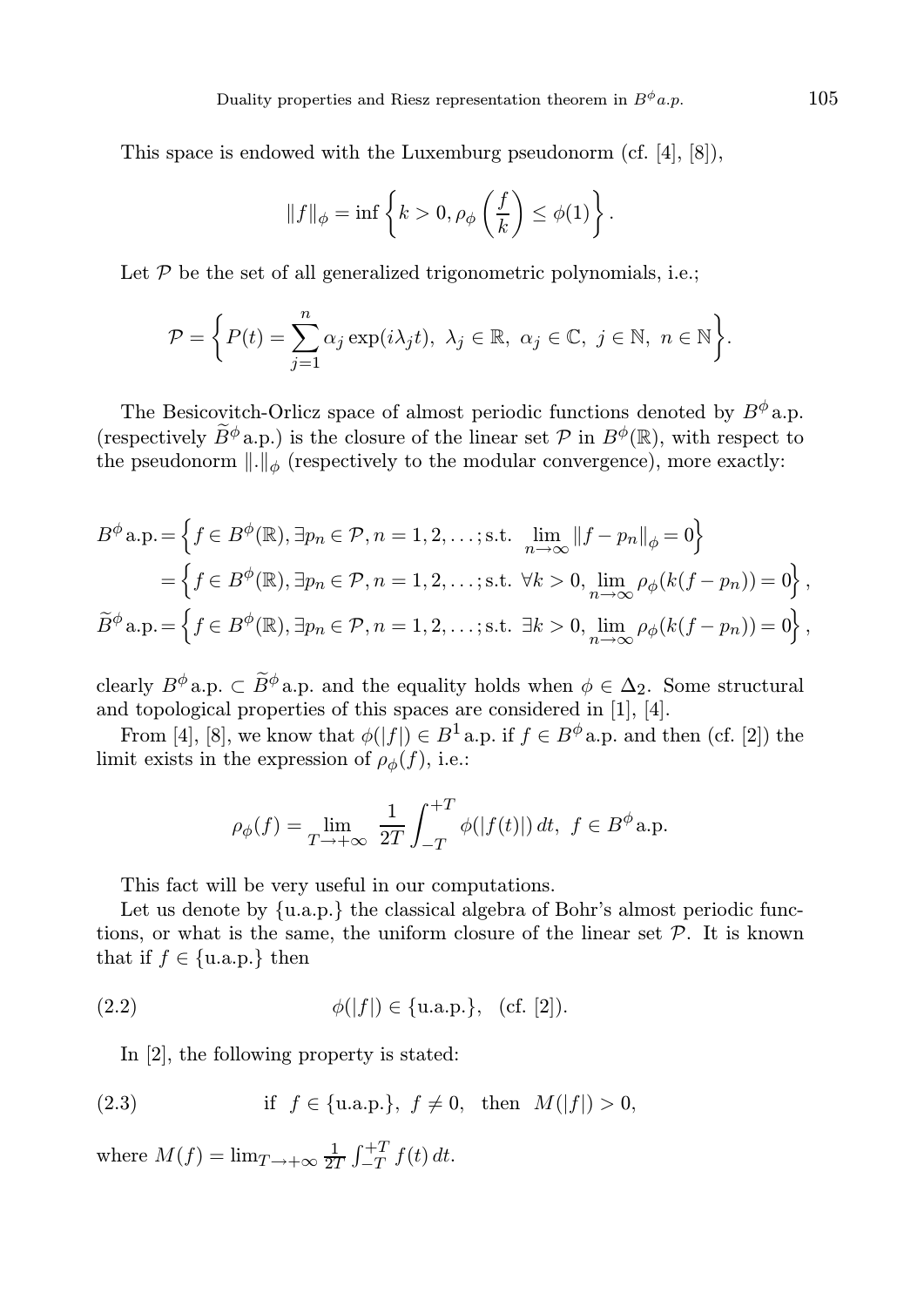Notice that from (2.2) and (2.3), we deduce that  $\|.\|_{\phi}$  is in fact a norm on {u.a.p.}.

From now on,  $B^{\phi}$  a.p. will denote the quotient space obtained when identifying the elements of the subspace  $\{f \in B^{\phi} \text{a.p.}; \|f\|_{\phi} = 0\}.$ 

With each  $f \in B^{\phi}$  a.p., we can associate a formal Fourier series, more precisely: define the Bohr's transform of  $f$ ,

$$
a(\lambda, f) = M(f \exp(i\lambda t)), \ \lambda \in \mathbb{R}.
$$

There is at most a denumerable set of scalars  $\{\lambda_1, \lambda_2, \ldots, \lambda_n, \ldots\}$  for which  $a(\lambda, f) \neq 0$  (these are called the Fourier-Bohr's exponents). The associated coefficients  $\{a(\lambda_i, f)\}_{i \geq 1}$  are the Fourier-Bohr's coefficients.

Questions concerning the convergence of the associated formal Fourier series

$$
S(f)(x) = \sum_{n\geq 1} a(\lambda_n, f) \exp(i\lambda_n x)
$$

are not trivial and only partial results are available.

The Bochner's approximation result will be of importance here:

Let  $f \in B^{\phi}$  a.p. and  $S_n(f)(x) = \sum_{k=1}^n a(\lambda_k, f) \exp(i\lambda_k x)$  be the partial sums of its formal Fourier series. Then there exists a sequence

$$
\sigma_m(f)(x) = \sum_{k=1}^m \mu_{m_k} a(\lambda_k, f) \exp(i\lambda_k x), \qquad \text{(cf. [4])}
$$

where the convergence factors  $\{\mu_{m_k}\}$  depend only on the sequence of characteristic exponents  $\{\lambda_k\}$  of the function f and satisfy  $0 < \mu_{m_k} \leq 1$ .

The sequence  $\{\sigma_m(f)\}\$  has the following approximation properties (cf. [4]):

- 1.  $\|\sigma_m(f)\|_{\phi} \le \|f\|_{\phi}, m = 1, 2, \dots$   $(\rho_{\phi}(\sigma_m(f)) \le \rho_{\phi}(f)).$
- 2.  $\|\sigma_m(f) f\|_{\phi} \to 0$  when  $m \to \infty$  ( $\forall \alpha > 0, \rho_{\phi}(\alpha(\sigma_m(f) f)) \to 0$ when  $m \to \infty$ ).

To end this section, we define an Orlicz pseudonorm in the  $B^{\phi}$  a.p. space as usual,

$$
\|f\|_{\phi} = \sup \left\{ M(|fg|), \ g \in B^{\psi} \text{a.p., } \rho_{\psi}(g) \le 1 \right\}.
$$

# 3. Convergence results in the  $B^{\phi}$  a.p. space

A sequence  ${f_k}_{k>1}$  from  $B^{\phi}(\mathbb{R})$  is called modular convergent to some  $f \in$  $B^{\phi}(\mathbb{R})$ , when  $\lim_{k\to\infty}\rho_{\phi}(f_k-f)=0$ .

Let  $P(\mathbb{R})$  be the family of subsets of  $\mathbb R$  and  $\Sigma(\mathbb{R})$  be the *Σ*-algebra of its Lebesgue measurable sets. We define the set function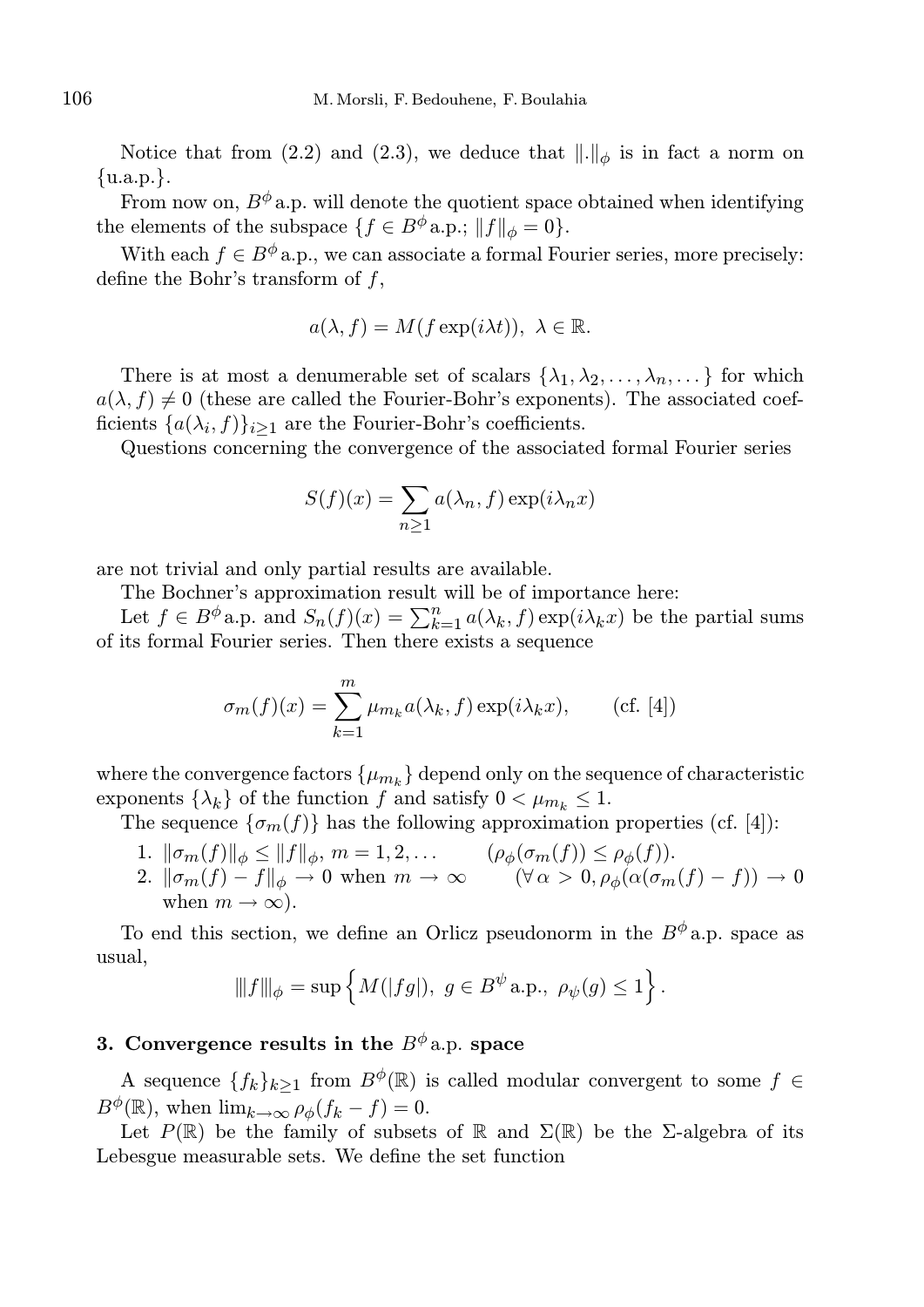$$
\overline{\mu}(A) = \overline{\lim}_{T \to \infty} \frac{1}{2T} \int_{-T}^{+T} \chi_A(t) dt = \overline{\lim}_{T \to \infty} \frac{1}{2T} \mu([-T, +T] \cap A).
$$

Clearly,  $\overline{\mu}$  is null on sets with  $\mu$ -finite measure and is not  $\sigma$ -additive.

As usual, a sequence of  $\Sigma$ -measurable functions  $\{f_k\}_{k>1}$  will be called  $\overline{\mu}$ convergent to f when, for all  $\varepsilon > 0$ ,

$$
\lim_{k \to \infty} \overline{\mu} \left\{ t \in \mathbb{R}, |f_k(t) - f(t)| \ge \varepsilon \right\} = 0.
$$

We now state some fundamental convergence results that will be used below:

**Proposition 1.** Let  $\{f_k\}_{k>1}$  be a sequence of functions from  $B^{\phi}(\mathbb{R})$ . We have the following (cf.  $[8]$ ,  $[9]$ ,  $[10]$ ):

- (i) Suppose there exist  $f \in B^{\phi}(\mathbb{R})$  such that  $\lim_{k \to \infty} \rho_{\phi}(f_k f) = 0$  and  $g \in B^{\phi}$  a.p. for which  $\max(|f_k|, |f|) \leq g$ . Then  $\lim_{k \to \infty} \rho_{\phi}(f_k) = \rho_{\phi}(f)$ .
- (ii) If  $f \in B^{\phi}$  a.p. and  $\{P_n\}$  is the associated sequence of Bochner-Fejèr's polynomials, we have  $\lim_{n\to\infty} \rho_{\phi}(P_n) = \rho_{\phi}(f)$ .
- (iii) If  $f \in B^{\phi}$  a.p. is such that  $\lim_{n\to\infty} \rho_{\phi}(f_n f) = 0$ , then
	- (a)  $\lim_{n\to\infty} \rho_{\phi}(f_n) \geq \rho_{\phi}(f)$ .
	- (b)  $\{f_n\}_{n\geq 1}$  is  $\overline{\mu}$ -convergent to f.

### 4. Auxiliary results

**Lemma 1.** Let  $f \in B^{\phi}$  a.p.,  $f \neq 0$  and  $\{f_n\}_{n>1}$  be modular convergent to f. Then there exist constants  $\alpha_1$ ,  $\beta_1$ ,  $\theta_1$ , with  $\theta_1 \in [0,1]$ ,  $0 < \alpha_1 < \beta_1$ ,  $n_1 \in \mathbb{N}$  and  $G_n = \{t \in \mathbb{R}, \alpha_1 \leq |f_n(t)| \leq \beta_1\}$  such that  $\overline{\mu}(G_n) \geq \theta_1, \forall n \geq n_1$ .

PROOF: By [8], there exist  $\alpha$ ,  $\beta$  and  $\theta$  with  $\theta \in ]0,1[$ ,  $0 < \alpha < \beta$  and  $G =$  ${t \in \mathbb{R}, \ \alpha \le |f(t)| \le \beta}$  such that  $\overline{\mu}(G) \ge \theta$ . Take  $\alpha_1 = \frac{\alpha}{2}$  $\frac{\alpha}{2}$ ,  $\beta_1 = \frac{\alpha}{2}$  $\frac{\alpha}{2} + \beta$  and  $\theta_1 = \frac{\theta}{2}$  $\frac{1}{2}$ . Then, since  $\{f_n\}_{n\geq 1}$  is modular convergent to f, it is also  $\overline{\mu}$ -convergent to  $f$  (cf. Proposition 1(iii)) and so,

$$
\overline{\mu}\left\{t\in\mathbb{R},\ |f_n(t)-f(t)|\geq \frac{\alpha}{2}\right\}<\frac{\theta}{2}, \quad \text{for } n\geq n_1.
$$

Let  $G'_n = \{t \in \mathbb{R}, |f_n(t) - f(t)| \ge \frac{\alpha}{2}\}\$ , then  $G \backslash G'_n \subset G_n$ ,  $\forall n \ge n_1$ . Indeed, if  $t \in G \backslash G'_n$  we have  $\alpha \leq |f(t)| \leq \beta$  and  $|f_n(t) - f(t)| \leq \frac{\alpha}{2}$ . It follows that  $\alpha_1 \leq |f_n(t)| \leq \beta_1$ ,  $\forall n \geq n_1$ , i.e.  $t \in G_n$ ,  $\forall n \geq n_1$ . Finally, we get

$$
\overline{\mu}(G_n) \ge \overline{\mu}(G \setminus G'_n) \ge \overline{\mu}(G) - \overline{\mu}(G'_n) \ge \theta - \frac{\theta}{2} = \theta_1, \ \forall n \ge n_1.
$$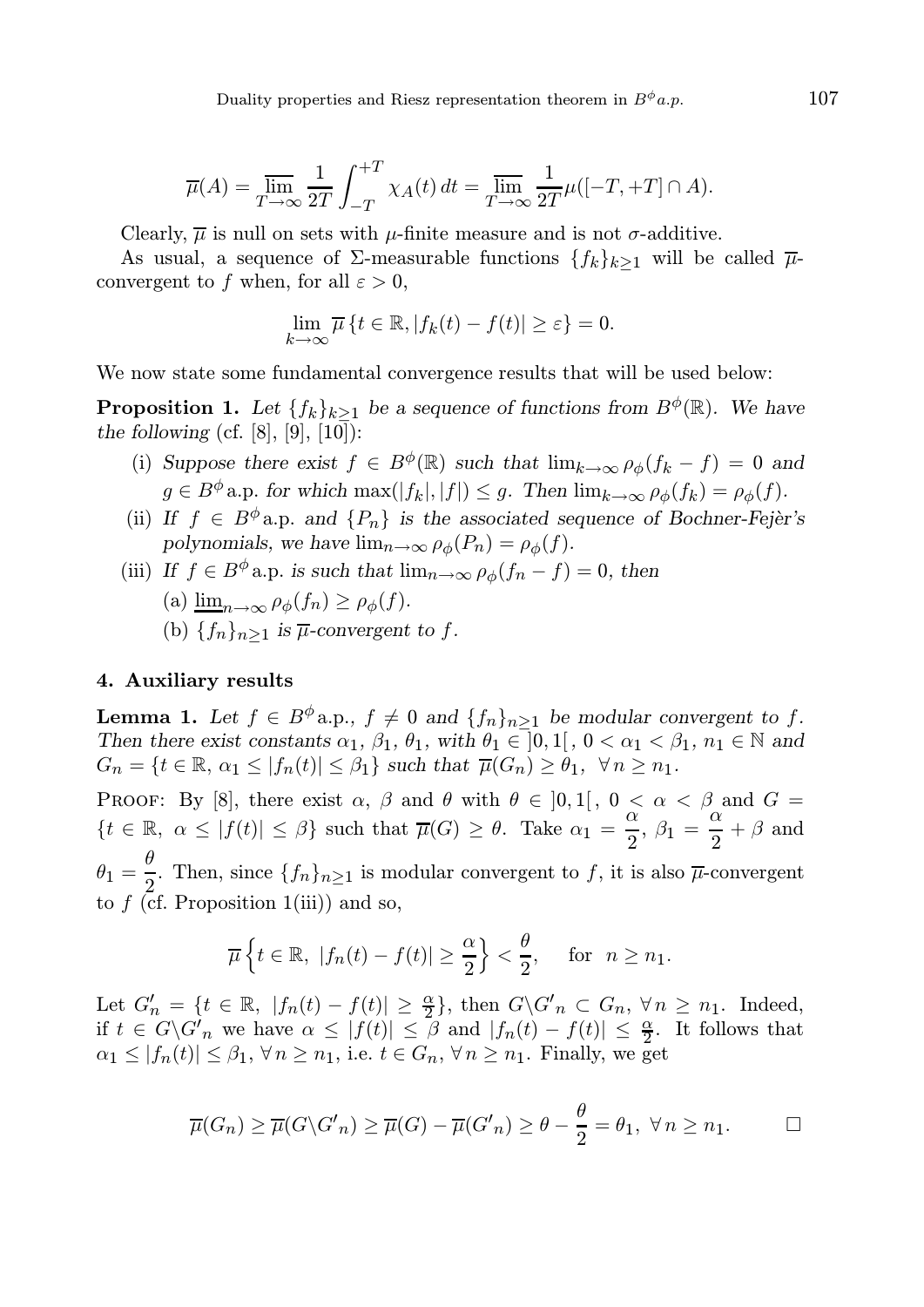**Lemma 2.** (i) Let  $\{a_n\}_{n>1}$ ,  $a_n > 0$ , be a sequence of real numbers. With every  $n \geq 1$ , we associate a measurable set  $A_n \subset [0,1]$  such that:

(a)  $A_i \cap A_j = \emptyset$  for  $i \neq j$  and  $\bigcup_{n \geq 1} A_n \subset [0, \alpha]$ , where  $0 < \alpha < 1$ ; (b)  $\sum_{n\geq 1} \phi(a_n)\mu(A_n) < +\infty$ .

Consider the function  $f = \sum_{n\geq 1} a_n \chi_{A_n}$  on [0; 1] and let  $\tilde{f}$  be its periodic extension to the whole R, with period  $\tau = 1$ . Then,  $\widetilde{f} \in \widetilde{B}^{\phi}$  a.p.

(ii) If  $\phi$  satisfies the  $\Delta_2$ -condition then the mapping

$$
\begin{array}{ccc}\ni:(L^{\phi}[0,1],\|.\|_{\phi})&\longrightarrow&\widetilde{B}^{\phi}~\text{a.p.}\\f&\mapsto&\widetilde{f}\end{array}
$$

where  $\tilde{f}$  is the periodic extension of f, is an isometry (and also a modular isometry).  $L^{\phi}[0,1]$  is the classical Orlicz space on  $[0,1]$ . The result remains true if we take an interval [a, b],  $a, b \in \mathbb{R}$ .

PROOF: The part (i) of the lemma is in [8].

(ii) We have only to prove that  $\widetilde{f} \in \widetilde{B}^{\phi}$  a.p. Indeed, if  $f \in L^{\phi}[0,1]$ , then, for every  $\varepsilon > 0$  there exists a step function  $f_{\varepsilon} = \sum_{i=1}^{n} a_i \chi_{Ai}$  defined on [0, 1] and such that  $||f - f_{\varepsilon}||_{\phi} \leq \varepsilon$  (cf. [12]). Let  $\tilde{f}$  and  $\tilde{f}_{\varepsilon}$  be the respective periodic extension (with the same period  $\tau = 1$ ) of f and  $f_{\varepsilon}$  to the whole R. From (i), we know that  $f_{\varepsilon} \in B^{\phi}$  a.p. and then, there exists a trigonometric polynomial  $P_{\varepsilon}$  such that  $\|\widetilde{f}_{\varepsilon} - P_{\varepsilon}\|_{\phi} \leq \varepsilon$ , hence

$$
\|\widetilde{f} - P_{\varepsilon}\|_{\phi} \le \|\widetilde{f} - \widetilde{f}_{\varepsilon}\|_{\phi} + \|\widetilde{f}_{\varepsilon} - P_{\varepsilon}\|_{\phi}
$$
  
\n
$$
\le \|f - f_{\varepsilon}\|_{L^{\phi}} + \|\widetilde{f}_{\varepsilon} - P_{\varepsilon}\|_{\phi}
$$
  
\n
$$
\le \varepsilon + \varepsilon,
$$

i.e.  $\widetilde{f} \in \widetilde{B}^{\phi}$  a.p.

**Lemma 3.** Let  $(\phi, \psi)$  be a complementary pair of normalized Orlicz functions. Then:

(i) if  $f \in B^{\phi}$  a.p. and  $||f||_{\phi} \neq 0$  we have  $\rho_{\phi}(\frac{f}{||f||_{\phi}}) = \phi(1)$ . Moreover if  $f \in \{u.a.p.\}$ , then

$$
\rho_{\phi}(f) = \phi(1) \Longleftrightarrow ||f||_{\phi} = 1;
$$

(ii) if 
$$
f \in B^{\phi}
$$
 a.p. and  $g \in B^{\psi}$  a.p., we have  $f \cdot g \in B^1$  a.p., and,

(4.1) 
$$
M(|fg|) \leq ||f||_{\phi} \cdot ||g||_{\psi} \quad \text{(Hölder's inequality)}.
$$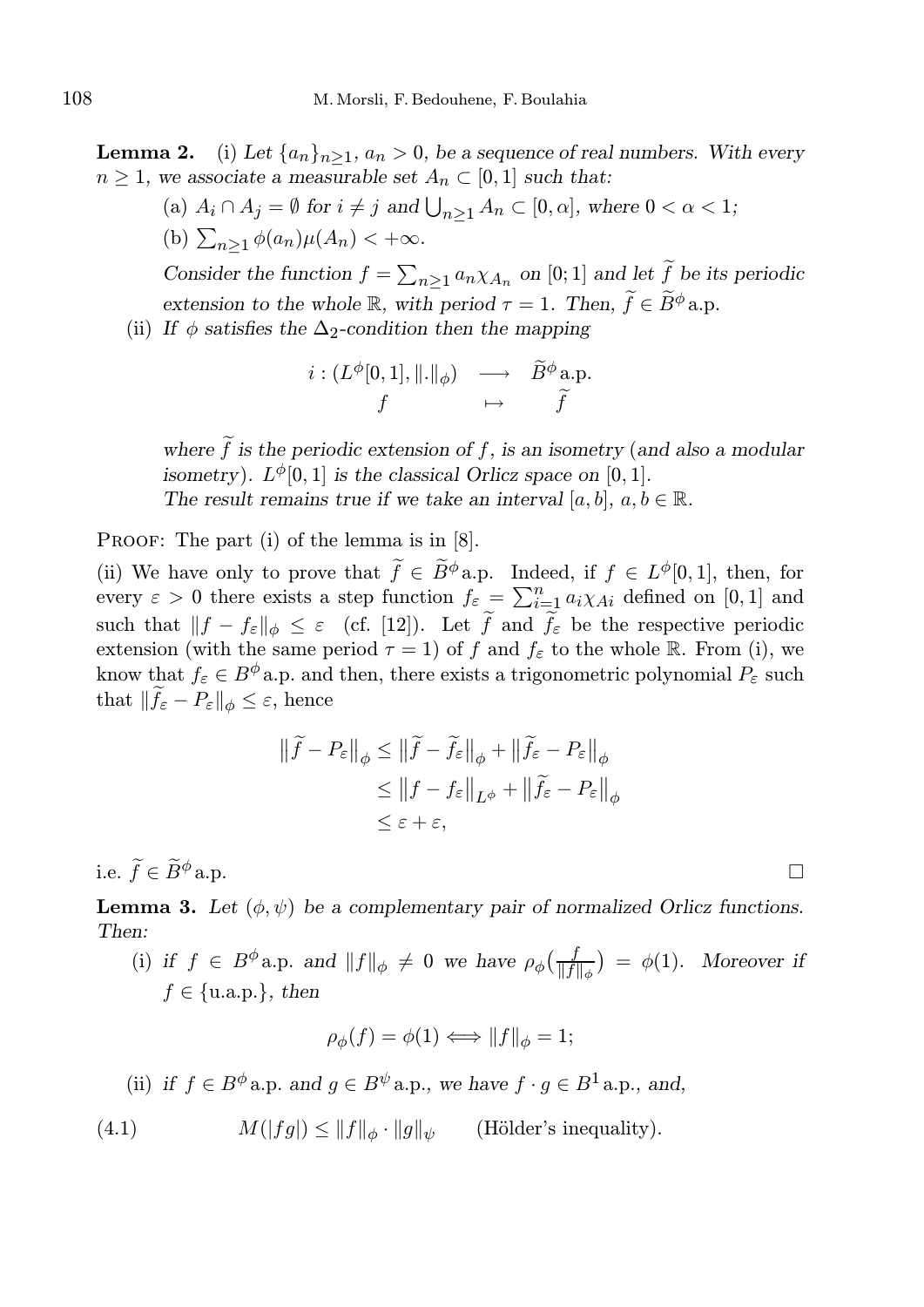PROOF: (i) Let  $\varepsilon_n > 0$  be such that  $\lim_{n \to \infty} \varepsilon_n = 0$ . Then  $\rho_\phi \left( \frac{f}{\|f\|_\phi + \varepsilon_n} \right) \leq \phi(1)$ . Moreover  $f_n = \frac{f}{\|f\|_+}$  $\frac{f}{\|f\|_{\phi} + \varepsilon_n}$  is modular convergent to  $\frac{f}{\|f\|_{\phi}}$  since

$$
\rho_{\phi}\bigg(\frac{f}{\|f\|_{\phi}+\varepsilon_n}-\frac{f}{\|f\|_{\phi}}\bigg)=\rho_{\phi}\bigg(\frac{\varepsilon_nf}{\|f\|_{\phi}(\|f\|_{\phi}+\varepsilon_n)}\bigg)\leq\varepsilon_n\rho_{\phi}\bigg(\frac{f}{\|f\|_{\phi}^2}\bigg)\to 0\,\,\text{as}\,\,n\to\infty.
$$

It follows from Proposition 1 that  $\lim_{n\to\infty} \rho_{\phi}(f_n) = \rho_{\phi}(\frac{f_n}{\|f\|})$  $\frac{f}{\|f\|_{\phi}}$  >  $\leq \phi(1)$ . On the other hand, since  $\rho_{\phi}\left(\frac{f}{\|f\|_{\phi}-\varepsilon_n}\right) \geq \phi(1)$ , using the same argument we get  $\rho_\phi(\frac{f}{\|f\|}$  $\frac{f}{\|f\|_{\phi}}$   $\geq \phi(1)$  and finally  $\rho_{\phi}(\frac{f}{\|f\|})$  $\frac{f}{\|f\|_\phi}$  =  $\phi(1)$ .

Suppose now that  $f \in \{\text{u.a.p.}\}\$ and  $\rho_{\phi}\left(\frac{f}{a}\right)$  $\frac{f}{a}$ ) =  $\phi(1)$  for some  $a > 0$ . The function  $\phi\left(\frac{f}{a}\right)$  being also u.a.p., from (2.3) we get  $\phi\left(\frac{f}{a}\right) = \phi\left(\frac{f}{\|f\|_{\phi}}\right)$  and then, since  $\phi$  is strictly increasing,  $||f||_{\phi} = a$ .

(ii) If  $||f||_{\phi} \neq 0$  and  $||g||_{\psi} \neq 0$ , it follows directly from Young's inequality and (i) that

$$
M(|fg|) \leq ||f||_{\phi} \cdot ||g||_{\psi}.
$$

This inequality remains true whenever  $||f||_{\phi} = 0$  or (and)  $||g||_{\psi} = 0$ .

Let  $(P_n)$  and  $(Q_n)$  be the sequences of Bochner-Fejer's polynomials that converge respectively to  $f$  and  $g$  in the respective norms. We have

$$
M(|fg - P_n Q_n|) \le M(|f| \cdot |g - Q_n|) + M(|Q_n| \cdot |f - P_n|)
$$
  
\n
$$
\le ||f||_{\phi} \cdot ||g - Q_n||_{\psi} + ||g||_{\psi} \cdot ||f - P_n||_{\phi},
$$

so that  $M(|fq - P_nQ_n|) \to 0$  if  $n \to \infty$ , i.e.  $fq \in B^1$  a.p.

**Lemma 4.** For  $f \in B^{\phi}$  a.p., we have:

(i)  $|||f|||_{\phi} = \inf \left\{ \frac{1}{k} (1 + \rho_{\phi}(kf)), k > 0 \right\}.$ Moreover,  $|||f|||_{\phi} = \frac{1}{k_0} (1 + \rho_{\phi}(k_0 f))$  for some  $k_0 > 0$ .

(ii) 
$$
\rho_{\phi}(\frac{f}{\|f\|_{\phi}}) \leq 1
$$
,  $\|f\|_{\phi} \neq 0$ .  
(iii)  $\phi(1)\|f\|_{\phi} \leq \|f\|_{\phi} \leq \frac{1}{\psi(1)}\|f\|_{\phi}$ .

PROOF: (i) The proof will be done in several steps.

(a) From easy computations we get

$$
\begin{aligned} \|\|f\|_{\phi}&=\sup\left\{M(|fg|),g\in B^{\psi}\text{a.p.,}\rho_{\psi}(g)\leq 1\right\} \\ &\leq \frac{1}{\psi(1)}\sup\left\{M(|fh|),h\in B^{\psi}\text{a.p.,}\rho_{\psi}(h)\leq \psi(1)\right\}. \end{aligned}
$$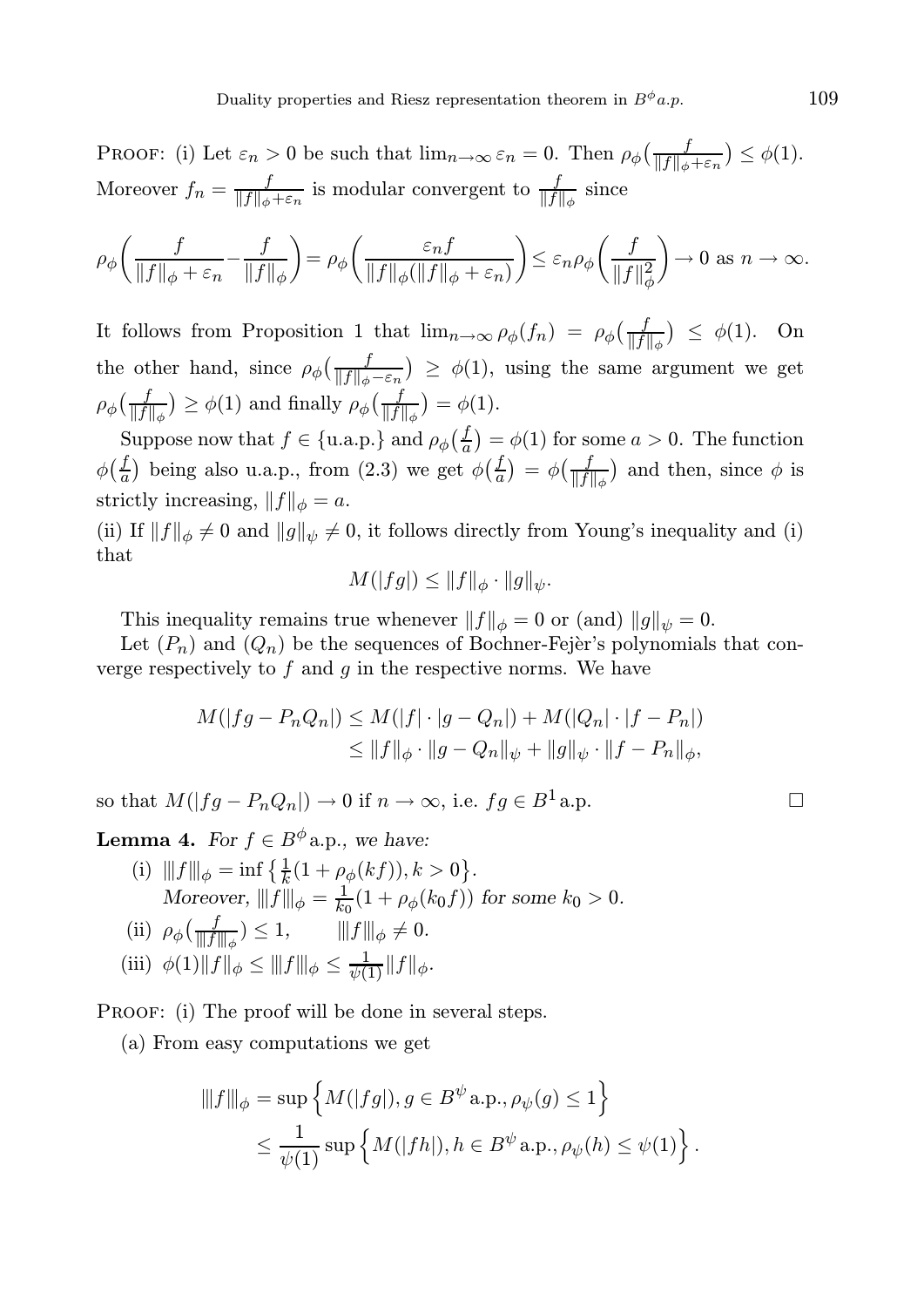Now, since  $\rho_{\psi}(h) \leq \psi(1)$  implies  $||h||_{\psi} \leq 1$ , using Hölder's inequality it follows,

(4.2) 
$$
\|f\|_{\phi} \leq \frac{1}{\psi(1)} \|f\|_{\phi}.
$$

(b) First, we suppose  $f = P$  is a trigonometric polynomial.

Consider the function  $F: [0, +\infty[ \to [0, +\infty[ , F(k) = \rho_{\psi}[\phi'(k|P(t)])]$ . If  $P \neq 0$ , by Lemma 1, there exist  $\alpha$ ,  $\beta$ ,  $\theta$ , with  $0 < \alpha < \beta$  and  $\theta \in (0,1)$  such that  $\overline{\mu}(G) \geq \theta$ , where  $G = \{t \in \mathbb{R}, \alpha \leq |P(t)| \leq \beta\}.$ 

It follows then,

$$
\rho_{\psi}\left[\phi'(k|P|)\right] \geq \varlimsup_{T \to +\infty} \frac{1}{2T} \int_{[-T,+T] \cap G} \psi(\phi'(k|P(x)|)) dx \geq \theta \cdot \psi\left[\phi'(k\alpha)\right].
$$

Now, since an Orlicz function increases to infinity with its derivative (cf. [3], [11]) we get  $\lim_{k\to\infty} F(k) = +\infty$ . Let us show that F is continuous. For, let  $k_0 \in ]0, +\infty[$  and  $\{k_n\}$  be a sequence of scalars converging to  $k_0$ . A trigonometric polynomial being uniformly bounded, we put  $||P||_{\infty} = M$ . Using the uniform continuity of  $\phi'$  on the interval  $\left[\frac{k_0 M}{2}, \frac{3k_0 M}{2}\right]$ , we have:  $\forall \varepsilon > 0$ ,  $\exists n_0$  such that

$$
n \ge n_0 \Rightarrow |\phi'(k_n|P|) - \phi'(k_0|P|)| \le \psi^{-1}(\varepsilon);
$$

hence,

(4.3) 
$$
\rho_{\psi}\left[\phi'(k_{n}|P|) - \phi'(k_{0}|P|)\right] \leq \varepsilon.
$$

Let us put  $f_n = \phi'(k_n|P|)$  and  $f = \phi'(k_0|P|)$ . Then, clearly  $f_n \in \{u.a.p.\}$  and  $f \in \{\text{u.a.p.}\}\.$  Since  $\phi'$  is increasing, we have moreover  $f_n \leq \phi'(2k_0|P|)$ . Now, from (4.3) we have  $\lim_{n\to\infty} \rho_{\psi}(f_n - f) = 0$ . Finally in view of Proposition 1.(i) we get  $\lim_{n\to\infty}\rho_{\psi}(f_n)=\rho_{\psi}(f)$  and then F is continuous at  $k_0$ . Consequently, since  $F(0) = 0$  and  $\lim_{k\to\infty} F(k) = +\infty$ , there exists  $k_0 \in ]0, +\infty[$  for which  $\rho_{\psi}[\phi'(k_0|P])]=1.$  To end the proof of (b), consider the following inequalities:

$$
M(|Pg|) = \frac{1}{k} M(|kPg|) \le \frac{1}{k} [\rho_{\phi}(kP) + \rho_{\psi}(g)], \qquad k > 0.
$$

We get immediately

$$
\|P\|_\phi \leq \inf_{k>0} \left\{ \frac{1}{k} (1+\rho_\phi(kP)) \right\}.
$$

Now, considering the case of equality in the Young's inequality, it follows

$$
\|P\|_{\phi} \ge \frac{1}{k_0} M(|k_0 P| \cdot \phi'(k_0 | P|))
$$
  

$$
\ge \frac{1}{k_0} (\rho_{\phi}(k_0 P) + \rho_{\psi}[\phi'(k_0 | P|)]) \ge \frac{1}{k_0} (\rho_{\phi}(k_0 P) + 1)
$$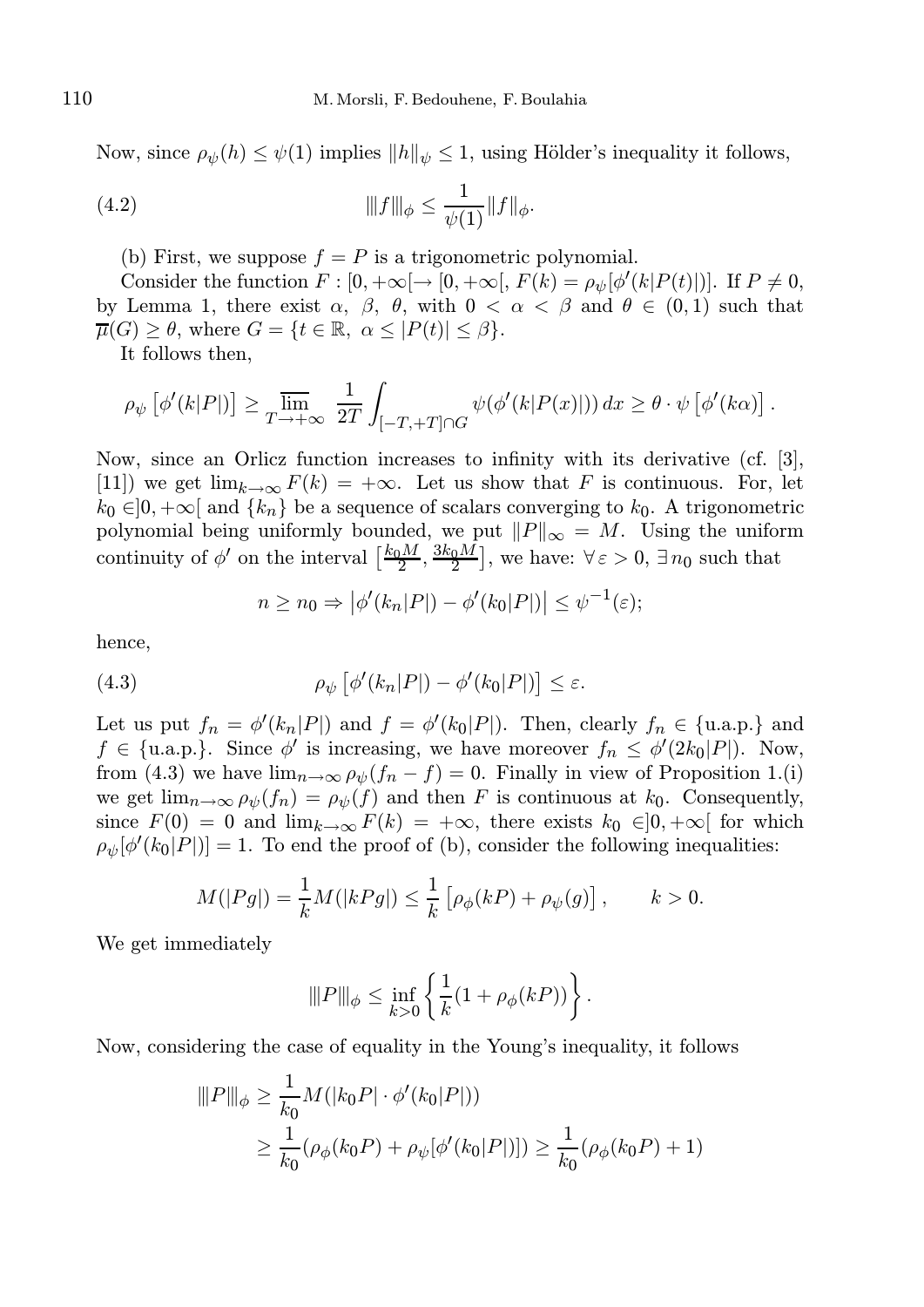and, finally,

$$
\|P\|_{\phi} = \inf_{k>0} \left\{ \frac{1}{k} (\rho_{\phi}(kP) + 1) \right\} = \frac{1}{k_0} (\rho_{\phi}(k_0P) + 1).
$$

Notice that we have also  $|||P|||_{\phi} = M(|P(x)| \cdot \phi'(k_0|P(x)|)).$ 

(c) We now show that the result of (b) remains true for  $f \in B^{\phi}$  a.p. For, let  ${P_n}$  be the sequence of Bochner-Fejer's polynomials of the approximation of f. From (b) we know that

(4.4) 
$$
\forall n \geq 1, \exists k_n \in ]0, +\infty[ \text{ such that } |||P_n|||_{\phi} = \left\{ \frac{1}{k_n} (1 + \rho_{\phi}(k_n P_n)) \right\}.
$$

Hence, from  $(4.2)$  and the properties of the Bochner-Fejer's polynomials (see  $2.2.1$ .), we get

$$
\frac{1}{k_n} \le ||P_n||_{\phi} \le \frac{1}{\psi(1)} ||P_n||_{\phi} \le \frac{1}{\psi(1)} ||f||_{\phi}
$$

and thus  $k_n \geq \frac{\psi(1)}{\|f\|}$  $\frac{\psi(1)}{\|f\|_{\phi}} = c_1 > 0$ . Let us show that  $k_n \leq c_2$ ,  $\forall n \geq 0$ , for some constant  $c_2$ . Indeed, if this were not the case, there would exist a subsequence denoted by  $\{k_n\}$  increasing to infinity and then

$$
1 = \rho_{\psi} \left[ \phi'(k_n | P_n|) \right] \ge \lim_{T \to +\infty} \frac{1}{2T} \int_{-T}^{+T} \psi(\phi'(k_n | P_n(x)|)) dx
$$
  
\n
$$
\ge \lim_{T \to +\infty} \frac{1}{2T} \int_{G_n} \psi(\phi'(k_n | P_n(x)|)) dx
$$
  
\n
$$
\ge \lim_{T \to +\infty} \frac{1}{2T} \int_{G_n} \psi(\phi'(k_n \alpha_1)) dt \ge \theta_1 \cdot \psi \left[ \phi'(k_n \alpha_1) \right] \to \infty, \text{ as } n \to \infty,
$$

where  $G_n$ ,  $\theta_1$ ,  $\alpha_1$  are defined in Lemma 1. A contradiction. Now the sequence  ${k_n}$  being bounded, there exists a subsequence denoted by  ${k_n}$  that converges to some  $k_0$  with  $0 < k_0 < +\infty$ . We assert that  $\lim_{n\to\infty} \rho_{\phi}(k_n P_n) = \rho_{\phi}(k_0 f)$ . Indeed, we have by 1. and 2. of 2.2.,

$$
\rho_{\phi}(k_n P_n - k_0 f) \le \frac{1}{2} \rho_{\phi}(2(k_n - k_0) P_n) + \frac{1}{2} \rho_{\phi}(2k_0 (P_n - f))
$$
  
 
$$
\le |k_n - k_0| \rho_{\phi}(f) + \frac{1}{2} \rho_{\phi}(2k_0 (P_n - f))
$$

and then  $\lim_{n\to\infty} \rho_{\phi}(k_n P_n - k_0 f) = 0$ . Now, in view of Proposition 1.(iii) it follows that  $\underline{\lim}_{n\to\infty}\rho_{\phi}(k_nP_n)\geq\rho_{\phi}(k_0f)$ . On the other hand, from the inequality  $\rho_{\phi}(k_n P_n) \leq \rho_{\phi}(k_n f)$  (cf. 2.2.1.), we have

$$
\overline{\lim}_{n \to \infty} \rho_{\phi}(k_n P_n) \le \overline{\lim}_{n \to \infty} \rho_{\phi}(k_n f) = \lim_{n \to \infty} \rho_{\phi}(k_n f) = \rho_{\phi}(k_0 f).
$$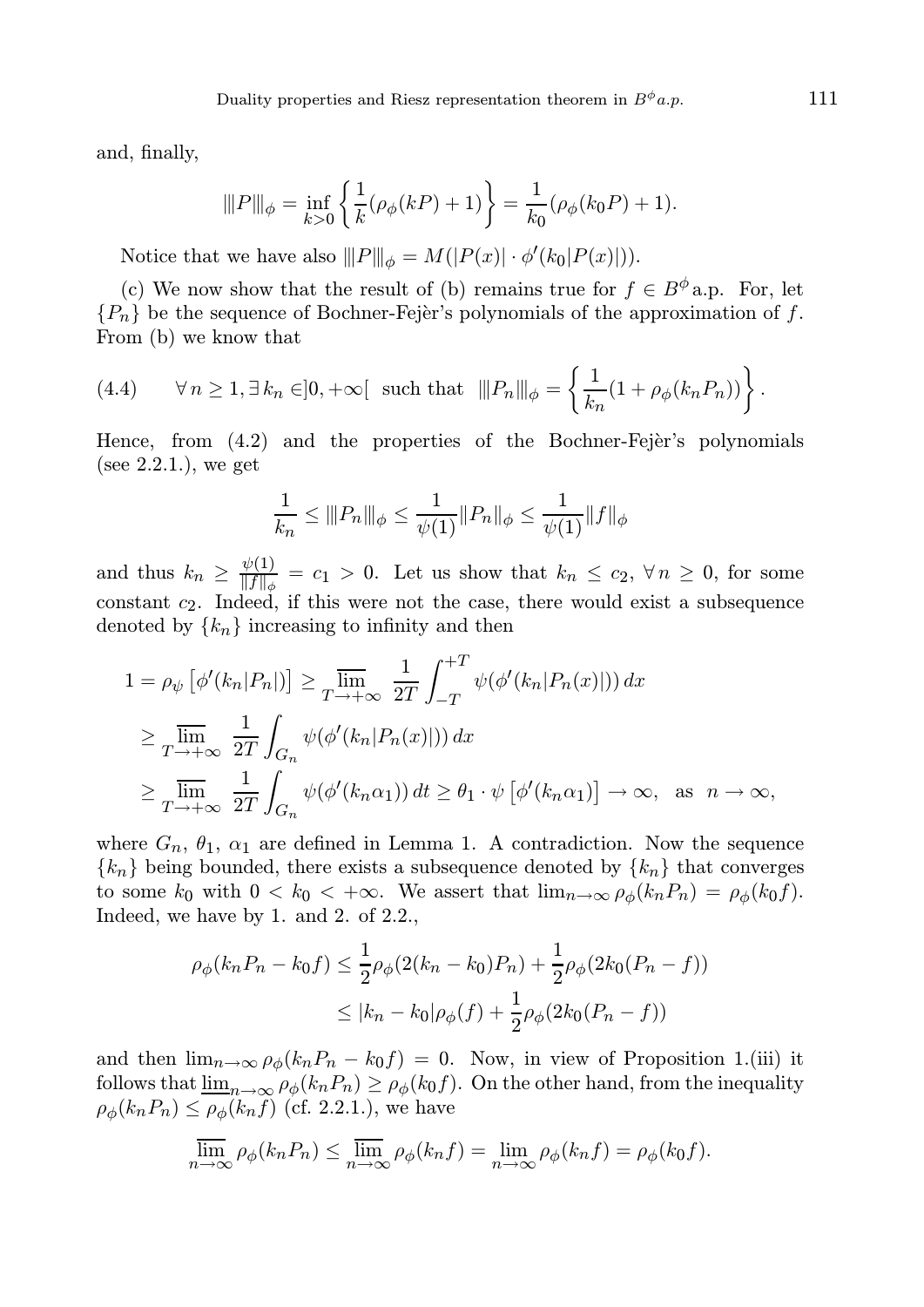Hence,

$$
\overline{\lim}_{n \to \infty} \rho_{\phi}(k_n P_n) \le \rho_{\phi}(k_0 f) \le \underline{\lim}_{n \to \infty} \rho_{\phi}(k_n P), \text{ i.e. } \lim_{n \to \infty} \rho_{\phi}(k_n P_n) = \rho_{\phi}(k_0 f).
$$

Finally, letting  $n \to \infty$  in (4.4) we get,

$$
\|f\|_{\phi} = \frac{1}{k_0} (\rho_{\phi}(k_0 f) + 1).
$$

- (ii) Suppose first that  $f \in \{u.a.p.\}$ ,  $f \neq 0$ . Let  $q \in B^{\psi}a.p$ . Then:
	- (a) If  $\rho_{\psi}(g) \leq 1$ , we have  $M(|fg|) \leq ||f||_{\phi}$ .

(b) If  $\rho_{\psi}(g) > 1$ , we have  $\rho_{\psi}\left(\frac{g}{\rho_{\psi}(g)}\right) \le \frac{1}{\rho_{\psi}(g)} \cdot \rho_{\psi}(g) = 1$  and then,  $M(|f\frac{g}{\rho_{\psi_0}}|)$  $\frac{g}{\rho_{\psi}(g)}\Big|\Big)\leq |||f|||_{\phi}.$ 

It follows that in all cases, we have  $M(|fg|) \leq \max(1, \rho_{\psi}(g)) \cdot |||f||_{\phi}$ .

Suppose now that  $g = \phi'(\frac{f}{\ln f})$  $\frac{f}{\|f\|_{\phi}}$ , hence  $g \in \{\text{u.a.p.}\}\$ . Using the case of equality in the Young's inequality and the fact that in this case the limits exist, it follows:

$$
\rho_{\phi}\left(\frac{f}{\|f\|_{\phi}}\right) + \rho_{\psi}(g) = M\left(\left|\frac{f}{\|f\|_{\phi}} \cdot g\right|\right) \le \max(1, \rho_{\psi}(g))
$$

so that we get  $\rho_{\phi}(\frac{f}{\|f\|_{\phi}}) \leq 1$ .

Consider now the case of  $f \in B^{\phi}$  a.p. Let  $\{P_n\}$  be the sequence of Bochner-Fejèr polynomials of the approximation of f. We have:

$$
\rho_{\phi}\left(\frac{P_n}{\|P_n\|_{\phi}}\right) \le 1, \ \ \forall n \ge 1.
$$

But, in view of Lemma 4(i) and 1. of 2.2., we can write:

$$
\|P_n\|_{\phi} = \inf_{k>0} \left\{ \frac{1}{k} (1 + \rho_{\phi}(kP_n)) \right\} \le \inf_{k>0} \left\{ \frac{1}{k} (1 + \rho_{\phi}(kf)) \right\} = \|f\|_{\phi},
$$

so that,

$$
\rho_{\phi}\left(\frac{P_n}{\|f\|_{\phi}}\right) \leq \rho_{\phi}\left(\frac{P_n}{\|P_n\|_{\phi}}\right) \leq 1,
$$

and then by (ii) of Proposition 1,  $\rho_{\phi}(\frac{f}{\|\cdot\|})$  $\frac{f}{\|f\|_\phi}\big)\leq 1.$ 

(iii) From the inequality  $\rho_{\phi}(\frac{\phi(1)f}{\|f\|_{\phi}}) \leq \phi(1) \cdot \rho_{\phi}(\frac{f}{\|f\|_{\phi}}) \leq \phi(1)$  it follows  $\|f\|_{\phi} \leq$  $\frac{1}{\phi(1)}$  |||f||| $\phi$ . Now, in view of (4.2), we get  $\phi(1) \cdot ||f||_{\phi} \le ||f||_{\phi} \le \frac{1}{\psi(1)} ||f||_{\phi}$ .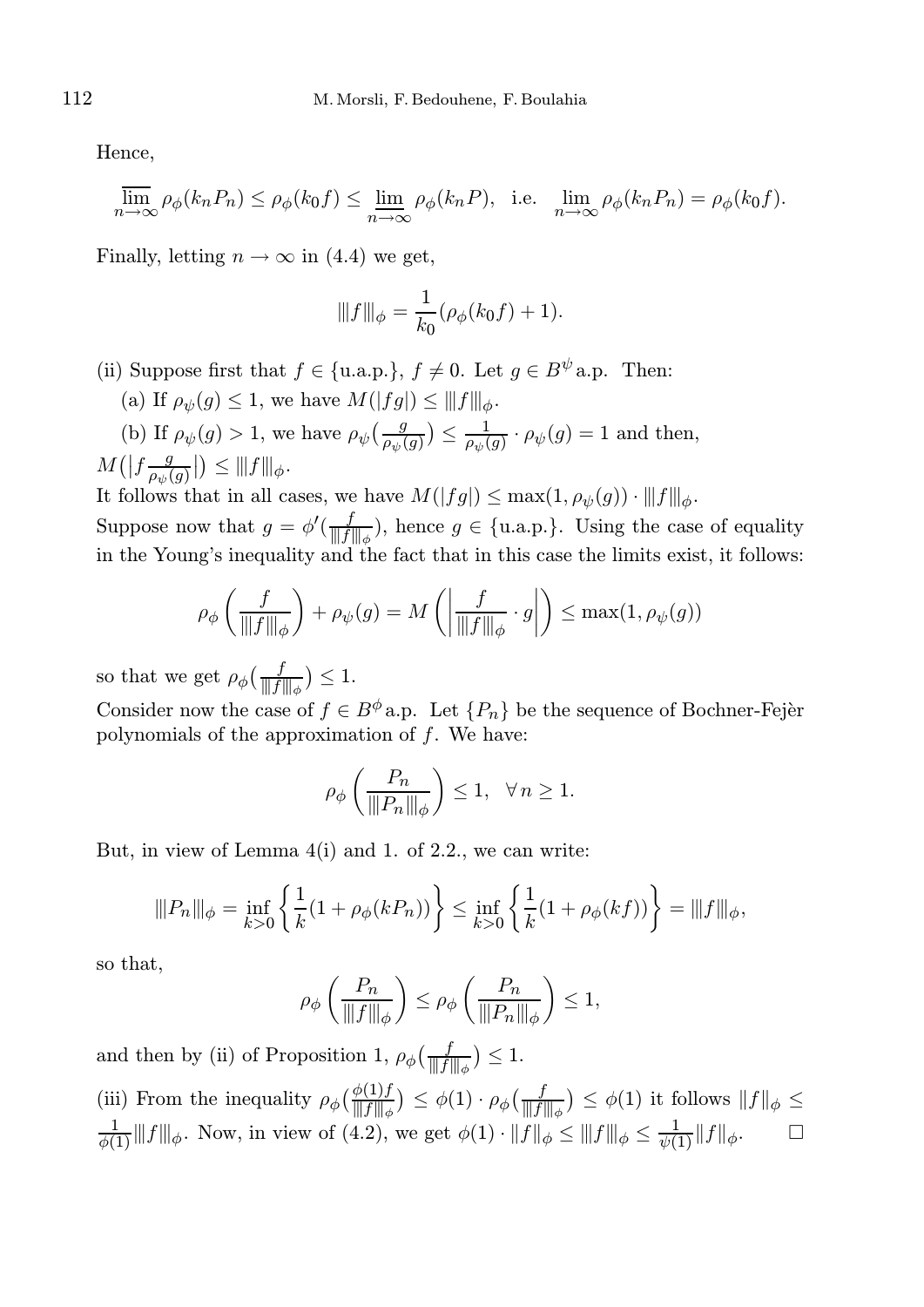**Lemma 5.** If  $f \in B^{\psi}$  a.p. then

$$
\begin{aligned} \|\|f\|_{\psi} &= \sup \left\{ |M(fg)|, \ g \in B^{\phi} \text{a.p., } \rho_{\phi}(g) \le 1 \right\} \\ &= \sup \left\{ |M(fQ)|, \ Q \in \mathcal{P}, \ \rho_{\phi}(Q) \le 1 \right\}. \end{aligned}
$$

PROOF: We consider first the case when  $f = P \in \mathcal{P}$ . In view of (4.1) we have  $|M(PQ)| \le ||P||_{\psi}, \forall Q \in \{\text{u.a.p.}\}, \rho_{\phi}(Q) \le 1.$  Moreover, from the proof of Lemma 4.(i), there exists  $0 < k_0 < +\infty$  such that  $\rho_{\psi}[\phi'(k_0|P]) = 1$  and

$$
||P|||_{\psi} = M\left(|P| \cdot \psi'(k_0|P(x)|)\right) = M\left(P(x) \cdot \text{sign } P(x) \cdot \psi'(k_0|P(x)|)\right).
$$

Now, since sign  $P(x) \cdot \psi'(k_0|P(x)|) \in \{\text{u.a.p.}\}\)$ , it follows that

(4.5) 
$$
\|P\|_{\psi} = \sup \{|M(PQ)|, Q \in \{\text{u.a.p.}\}, \rho_{\phi}(Q) \le 1\}.
$$

(To see that sign  $P(x) \cdot \psi'(k_0|P(x)|) \in \{\text{u.a.p.}\}\)$ , note that the function  $F(u) =$  $u \cdot \frac{\psi'(k_0|u|)}{|u|}$  $\frac{K_0[u]}{[u]}$  if  $u \neq 0$  and  $F(0) = 0$  is continuous so that  $F(P) \in \{u.\text{a.p.}\}\$ if  $P \in \{\text{u.a.p.}\}\.$  In fact, we have also  $||P||_{\psi} = \sup\{|M(PQ)|, Q \in \mathcal{P}, \rho_{\phi}(Q) \leq 1\}.$ Indeed, from (4.5) we may write:  $\forall \varepsilon > 0, \exists Q_{\varepsilon} \in \{\text{u.a.p.}\}\$  such that  $\rho_{\phi}(Q_{\varepsilon}) \leq 1$ and  $||P||_{\psi} \leq |M(PQ_{\varepsilon})| + \varepsilon$ . But, for  $Q_{\varepsilon} \in \{\text{u.a.p.}\}\$ , we may find  $\widetilde{Q}_{\varepsilon} \in \mathcal{P}$  with  $\rho_\phi(\widetilde{Q}_\varepsilon) \leq \rho_\phi(Q_\varepsilon) \leq 1 \text{ and } \|\widetilde{Q}_\varepsilon - Q_\varepsilon\|_\phi \leq \frac{\varepsilon}{\|P\|}$  $\frac{\varepsilon}{\|P\|_{\psi}}$ . It follows then,

$$
|M(PQ_{\varepsilon})| \le |M(P\widetilde{Q}_{\varepsilon})| + M(|P| \cdot |Q_{\varepsilon} - \widetilde{Q}_{\varepsilon}|)
$$
  

$$
\le |M(P\widetilde{Q}_{\varepsilon})| + ||P||_{\psi} \cdot ||Q_{\varepsilon} - \widetilde{Q}_{\varepsilon}||_{\phi} \le |M(P\widetilde{Q}_{\varepsilon})| + \varepsilon
$$

and then  $||P||_{\psi} \leq |M(P\widetilde{Q}_{\varepsilon})| + 2\varepsilon$ . Finally,  $||P||_{\psi} = \sup\{|M(PQ)|, Q \in$ P,  $\rho_{\phi}(Q) \leq 1$ . Consider now the general case of  $f \in B^{\psi}$  a.p. Let  $\{P_n\}$  be the sequence of Bochner-Fejèr's polynomials that converge to  $f$  in  $B^{\psi}$  a.p. Put

$$
I(f) = \sup\{|M(fQ)|, Q \in \mathcal{P}, \rho_{\phi}(Q) \le 1\}.
$$

Then  $I(f) \leq \sup \{ M(|fQ|), Q \in \mathcal{P}, \rho_{\phi}(Q) \leq 1 \} \leq ||f||_{\psi}$ . Moreover,  $\forall \varepsilon >$ 0,  $\exists n_0$  such that  $\forall n \geq n_0$  one has,  $||f - P_n||_{\psi} \leq \varepsilon$  and  $||f||_{\psi} \leq ||P_n||_{\psi} + \varepsilon$ . Then, using the particular case and Hölder's inequality,

$$
|||f|||_{\psi} - \varepsilon \le |||P_n|||_{\psi} = \sup\{|M(P_nQ)|, Q \in \mathcal{P}, \rho_{\phi}(Q) \le 1\}
$$
  
\n
$$
\le \sup\{|f - P_n||_{\psi} \cdot ||Q||_{\phi}, Q \in \mathcal{P}, \rho_{\phi}(Q) \le 1\}
$$
  
\n
$$
+ \sup\{|M(fQ)|, Q \in \mathcal{P}, \rho_{\phi}(Q) \le 1\}
$$
  
\n
$$
\le I(f) + \varepsilon.
$$

Finally,  $I(f) \leq ||f||_{\psi} \leq I(f) + 2\varepsilon$ . Now, since  $\varepsilon > 0$  is arbitrary, we get  $I(f) =$  $|||f|||_{\psi}$ . This is the desired result.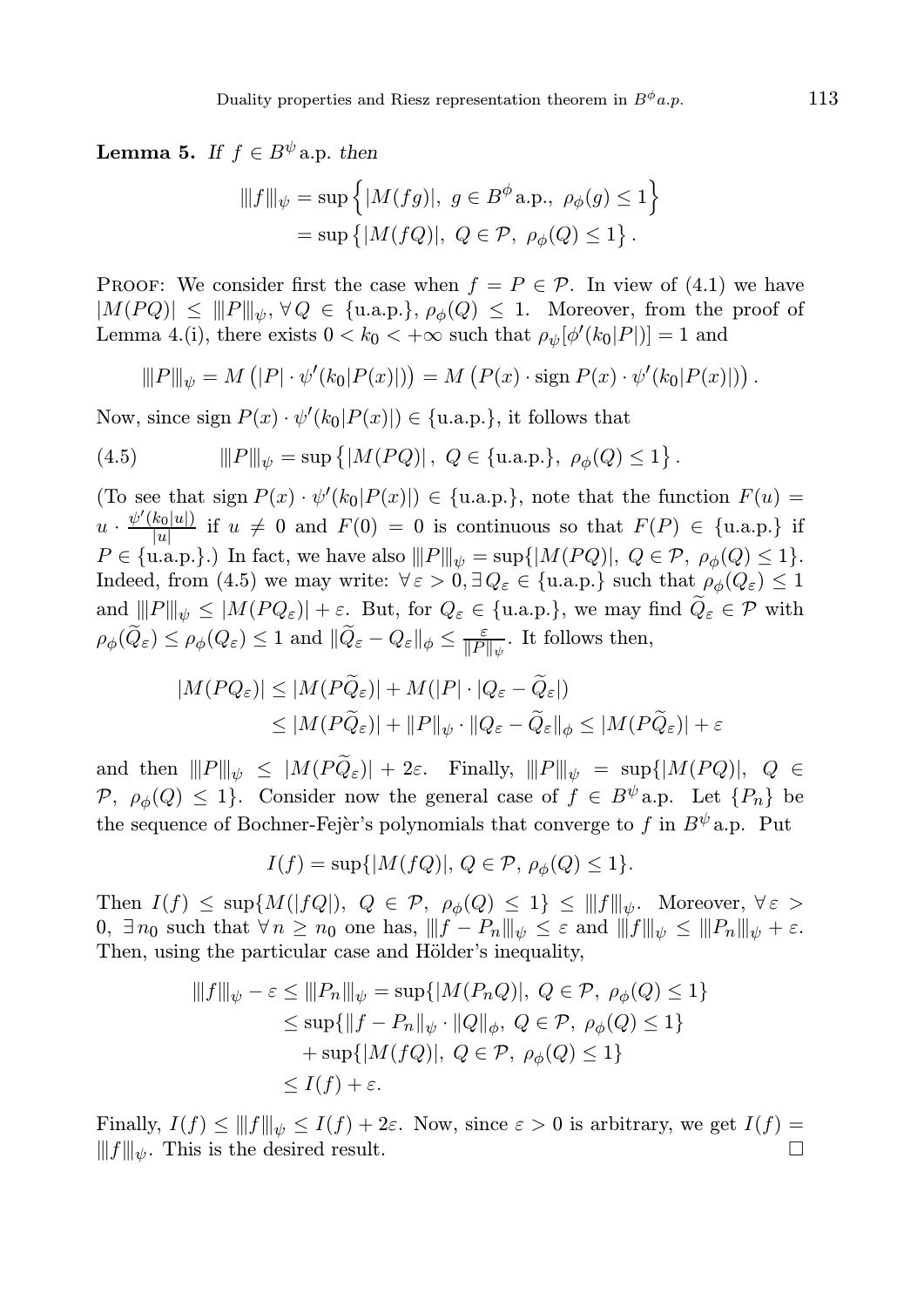## 5. Reflexivity of the space  $\widetilde{B}^{\phi}$  a.p.

**Theorem 1.** The space  $\widetilde{B}^{\phi}$  a.p. is reflexive iff  $\phi \in \Delta_2 \cap \bigtriangledown_2$  (i.e.  $\phi$  and its conjugate  $\psi$  satisfy the  $\Delta_2$ -condition).

PROOF: Sufficiency. If  $\phi \in \Delta_2 \cap \bigtriangledown_2$  then (cf. [5]), there exists an Orlicz function  $\phi_1$  equivalent to  $\phi$  and satisfying the  $\Delta_2$ -condition (with its conjugate function) on  $\mathbb{R}^+=[0,+\infty[$  . We also know that we may associate with  $\phi_1$  an equivalent function  $\phi_2$  which is uniformly convex on  $\mathbb{R}^+$ . Clearly  $\phi_2$  satisfies the  $\Delta_2$ -condition and is also strictly convex on  $\mathbb{R}^+$ . From [8] the space  $\widetilde{B}^{\phi}$  a.p. is then uniformly convex and hence also reflexive.

**Necessity.** Suppose that  $\phi$  does not satisfy the  $\Delta_2$ -condition. We will show that  $\widetilde{B}^{\phi}$  a.p. contains an isometric copy of  $C_0$ , the classical Banach space of sequences converging to 0. This leads to a contradiction with the reflexivity of  $\widetilde{B}^{\phi}$  a.p. Let  $S_n$ ,  $n \geq 1$ , be a family of disjoints subsets of [0,1] such that  $0 < \mu(S_n) \leq \frac{\phi(1)}{2^n}$  and  $\bigcup_{n \geq 1} S_n \subset [0,1]$ . Let  $a_{n,1}, n \geq 1$  be a sequence of real numbers with  $\phi(a_{n,1}) \geq \frac{1}{\mu(S_n)} \geq \frac{2^n}{\phi(1)}$ . Since  $\phi$  does not satisfy the  $\Delta_2$ condition, for every fixed  $n \geq 1$ , we may find a sequence  $(a_{n,k})_{k>1}$  increasing to infinity and such that  $\phi((1+\frac{1}{k})a_{n,k}) > 2^k \phi(a_{n,k}), k \ge 1$ . For each  $n \ge 1$ , let  $\{S_{n,k}\}\$  be a family of disjoint subsets of  $S_n$  with  $\mu(S_{n,k}) = \frac{\phi(1)}{2^{n+k}\phi(a_{n,k})}$ , and set  $f_n = \sum_{k\geq 0} a_{n,k} \chi_{S_{n,k}}$  on  $[0,1[$  . Let  $\widetilde{f}_n$  be the periodic extension of  $f_n$  to the whole R, with period  $\tau = 1$ . By Lemma 2 we know that  $\widetilde{f}_n \in \widetilde{B}^{\phi}$  a.p.,  $n = 1, 2, \ldots$ . Moreover,

$$
\rho_{\phi}(\widetilde{f}_n) = \int_0^1 \phi(|f_n(t)|) dt = \sum_{k \ge 1} \phi(a_{n,k}) \mu(S_{n,k})
$$
  
= 
$$
\sum_{k \ge 1} \frac{\phi(1)}{2^{n+k}} = \frac{\phi(1)}{2^n} \le \phi(1), \ n = 1, 2, ....
$$

For  $\alpha > 1$  there exists  $k_0$  such that  $1 + \frac{1}{k} < \alpha, \forall k \geq k_0$  and thus,

$$
\rho_{\phi}(\alpha \tilde{f}_n) = \int_0^1 \phi(\alpha |f_n(t)|) dt = \sum_{k \ge 1} \phi(\alpha a_{n,k}) \mu(S_{n,k})
$$
  
\n
$$
\ge \sum_{k \ge 1} \phi\left(\left(1 + \frac{1}{k}\right) a_{n,k}\right) \mu(S_{n,k})
$$
  
\n
$$
\ge \sum_{k \ge k_0} 2^k \phi(a_{n,k}) \mu(S_{n,k}) \ge \sum_{k \ge k_0} \frac{\phi(1)}{2^n} = +\infty, \forall n \ge 1.
$$

We get finally  $\|\widetilde{f}_n\|_{\phi} = 1$ .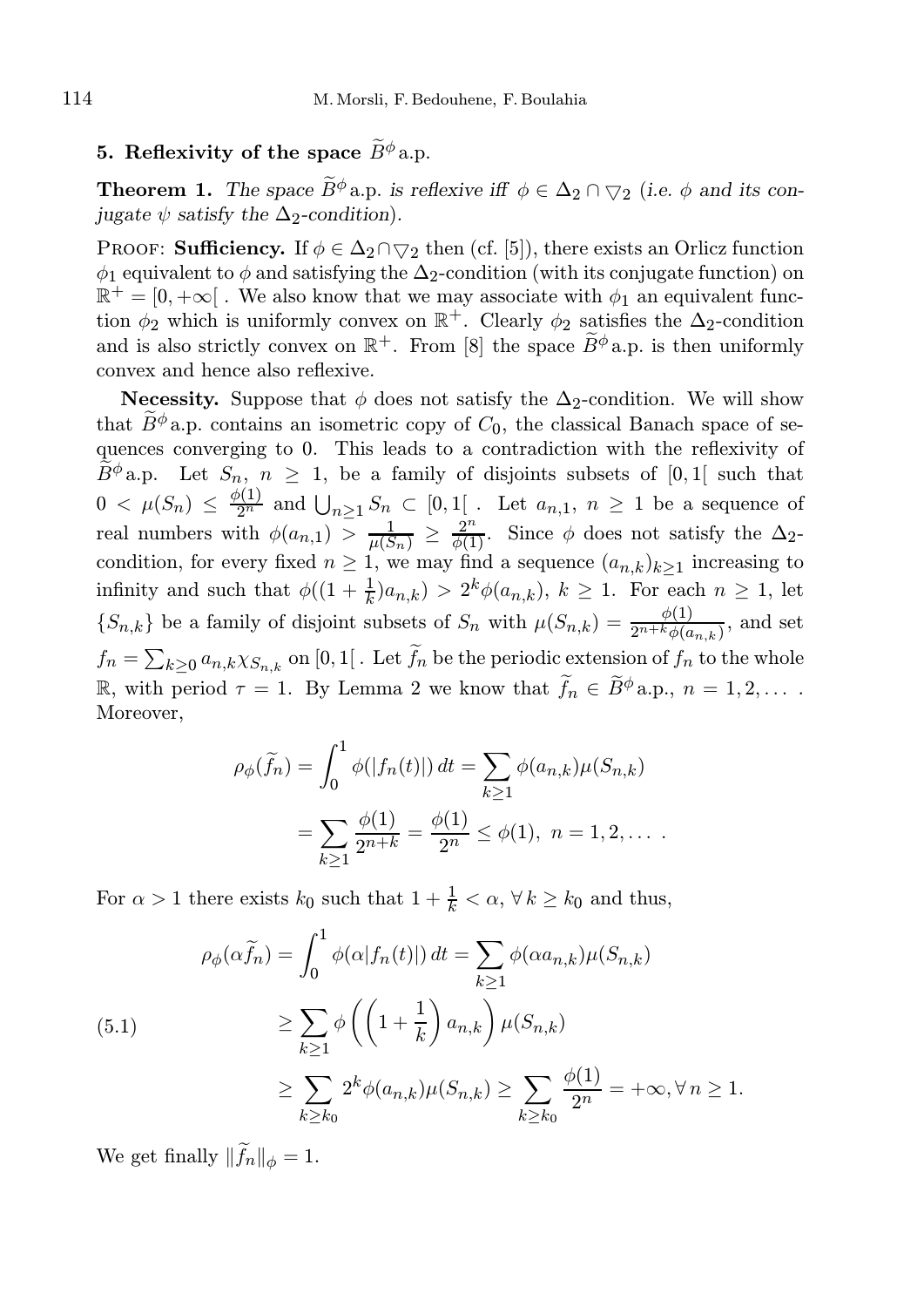With each  $c = (c_n)_{n \geq 1} \in C_0$  we associate the function  $\tilde{f}_c = \sum_{n \geq 1} c_n \tilde{f}_n$ . We assert that  $\widetilde{f}_c \in \widetilde{B}^{\phi}$  a.p. Indeed, if  $\widetilde{f}_N = \sum_{n=1}^N c_n \widetilde{f}_n$ , we have clearly  $\widetilde{f}_N \in B^{\phi}$  a.p. and then it is sufficient to show that the sequence  $\{\widetilde{f}_N\}$  is norm convergent to  $\widetilde{f}_c$ or that for each  $\lambda > 0$ ,  $\lim_{N \to \infty} \rho_{\phi}(\lambda(\widetilde{f}_{c} - \widetilde{f}_{N})) = 0$ .

(5.2)  
\n
$$
\rho_{\phi}(\lambda(\tilde{f}_c - \tilde{f}_N)) = \rho_{\phi}\left(\sum_{n \ge N} \lambda c_n \tilde{f}_n\right) = \int_0^1 \phi\left(\sum_{n \ge N} \lambda c_n f_n\right) dt
$$
\n
$$
= \sum_{n \ge N} \int_0^1 \phi(\lambda c_n f_n) dt.
$$

Take N such that  $\lambda c_n < 1$  for  $n \geq N$ , we will have,

$$
(5.2) = \sum_{n \ge N} \sum_{k \ge 1} \phi(\lambda c_n a_{n,k}) \mu(S_{n,k}) \le \sum_{n \ge N} \sum_{k \ge 1} \phi(a_{n,k}) \mu(S_{n,k})
$$
  

$$
\le \sum_{n \ge N} \left(\sum_{k \ge 1} \frac{\phi(1)}{2^{n+k}}\right) \le \frac{\phi(1)}{2^N}
$$

which tends to zero when  $N \to \infty$ . Hence, the space being complete (cf. [4]), we get  $\widetilde{f}_c \in \widetilde{B}^{\phi}$  a.p. Now consider the mapping,

$$
P: \quad C_0 \quad \longrightarrow \quad \widetilde{B}^{\phi} \text{a.p.}
$$

$$
C = (c_n)_{n \ge 1} \quad \longrightarrow \quad \widetilde{f}_c.
$$

We will show that P is an isometry. For  $\lambda < ||c||_{\infty}$  there exists an  $n_0$  such that  $\frac{c_{n_0}}{\lambda} = \alpha_0 > 1$ . Consequently:

$$
\rho_{\phi}\left(\frac{\tilde{f}_c}{\lambda}\right) = \int_0^1 \phi\left(\sum_{n\geq 1} \frac{c_n}{\lambda} f_n\right) dt \geq \int_0^1 \phi(\alpha_{n_0} f_{n_0}) dt = +\infty, \quad (\text{see (5.1)}).
$$

If  $\lambda \geq ||c||_{\infty}$ , we will have,

$$
\rho_{\phi}\left(\frac{\widetilde{f}_{c}}{\lambda}\right) = \int_{0}^{1} \phi\left(\sum_{n\geq 1} \frac{c_{n}}{\lambda} f_{n}\right) dt \leq \sum_{n\geq 1} \int_{0}^{1} \phi(f_{n}) dt \leq \sum_{n\geq 1} \left(\sum_{k\geq 1} \frac{\phi(1)}{2^{n+k}}\right) \leq \phi(1).
$$

Finally,  $\|\tilde{f}_c\|_{\phi} = \|c\|_{\infty}$  and P is an isometry.

Necessity of the  $\Delta_2$ -condition for  $\psi$ . Since  $\phi \in \Delta_2$ , from Lemma 2.(ii),  $\widetilde{B}^{\phi}$  a.p. contains an isometric copy of  $L^{\phi}([a, b])$  for each  $a, b \in \mathbb{R}$ . Now, the  $\Delta_2$ -condition for  $\psi$  is necessary for the reflexivity of the Orlicz spaces  $L^{\phi}([a, b]),$  $a, b \in \mathbb{R}$ , and hence also for the reflexivity of  $\widetilde{B}^{\phi}$  a.p.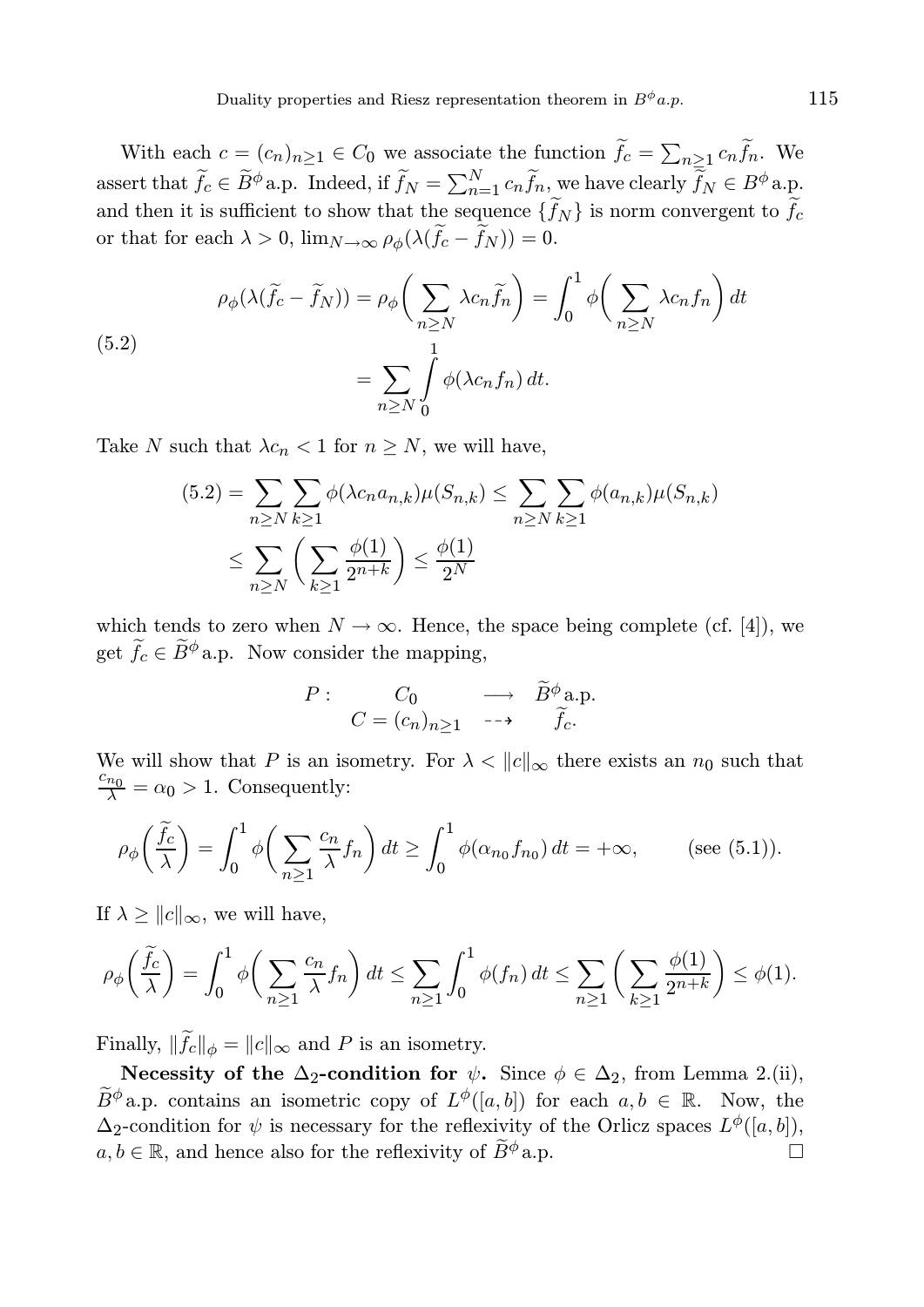# 6. Riesz representation theorem in  $B^{\phi}$  a.p.

**Theorem 2** (Riesz representation theorem). If  $\phi \in \Delta_2 \cap \bigtriangledown_2$  then  $[B^{\phi}a.p.]^*$  is isomorphically isometric to  $B^{\psi}$  a.p. More precisely: If G is a continuous linear functional on  $B^{\phi}$  a.p. then there exists a unique  $q \in B^{\psi}$  a.p. such that:

(i)  $G(f) = M(fg), \quad \forall f \in B^{\phi}$  a.p.; (ii)  $||G|| = |||g||_{\psi}$ .

Conversely, the condition  $\phi \in \Delta_2 \cap \bigtriangledown_2$  is necessary for this identification.

PROOF: Let us consider the linear mapping

$$
A: B^{\psi} \text{a.p.} \rightarrow [B^{\phi} \text{a.p.}]^*, \quad A(g)(f) = M(fg).
$$
  

$$
g \longrightarrow A(g)
$$

A is well defined, and in fact it is an isometry since by Lemma 5:

$$
||A(g)|| = \sup_{\rho_{\phi}(f) \le 1} |M(fg)| = ||g||_{\psi}.
$$

It remains only to show that A is surjective. Let  $E = A(B^{\psi} \text{a.p.})$ . Then E is a complete subspace of  $[B^{\phi}a.p.]^*$ . From Banach's classical results, it is sufficient to show that for each  $F \in [B^{\phi} \text{a.p.}]^{**}$  such that  $F(A(q)) = 0, \forall q \in B^{\psi} \text{a.p.,}$  we have also  $F \equiv 0$  i.e.  $F(h) = 0$ ,  $\forall h \in [B^{\phi}a \cdot p]^{*}$ . For, let  $F \in [B^{\phi}a \cdot p]^{**}$  be such that  $F(A(g)) = 0, \forall g \in B^{\psi}$  a.p. Since  $B^{\phi}$  a.p. is reflexive, there exists  $f \in B^{\phi}$  a.p. such that  $\pi(f) = F$ , (where  $\pi$  is the canonical isometry), i.e.

$$
\pi(f)(A(g)) = A(g)(f) = M(fg) = 0, \ \forall g \in B^{\psi} \text{a.p.}
$$

It follows immediately (see Lemma 5) that  $|||f||_{\phi} = 0$  and then  $||F|| = 0$ .

Conversely, if the identification  $[B^{\phi} a.p.]<sup>*</sup> = B^{\psi} a.p.$  holds, we will also have

$$
[B^{\phi} \mathbf{a}.\mathbf{p}.]^{**} = [B^{\psi} \mathbf{a}.\mathbf{p}.]^{*} = B^{\phi} \mathbf{a}.\mathbf{p}.,
$$

so that  $B^{\phi}$  a.p. is reflexive and, consequently,  $\phi \in \Delta_2 \cap \bigtriangledown_2$ .

#### **REFERENCES**

- [1] Albrycht J., The theory of Marcinkiewicz Orlicz spaces, Dissertationes Math., No. 27 (1962).
- [2] Besicovitch A.S., Almost Periodic Functions, Dover Pub. Inc., NewYork, 1954.
- [3] Chen S., Geometry of Orlicz spaces, Dissertationes Math., No. 356 (1996).
- [4] Hillmann T.R., *Besicovitch-Orlicz spaces of almost periodic functions*, Real and Stochastic Analysis, Wiley, 1986, pp. 119–167.
- [5] Hudzik H., Kaminska A., On uniformly convexifiable and B-convex Musielak-Orlicz spaces, Comment. Math. 25 (1985), 59–75.